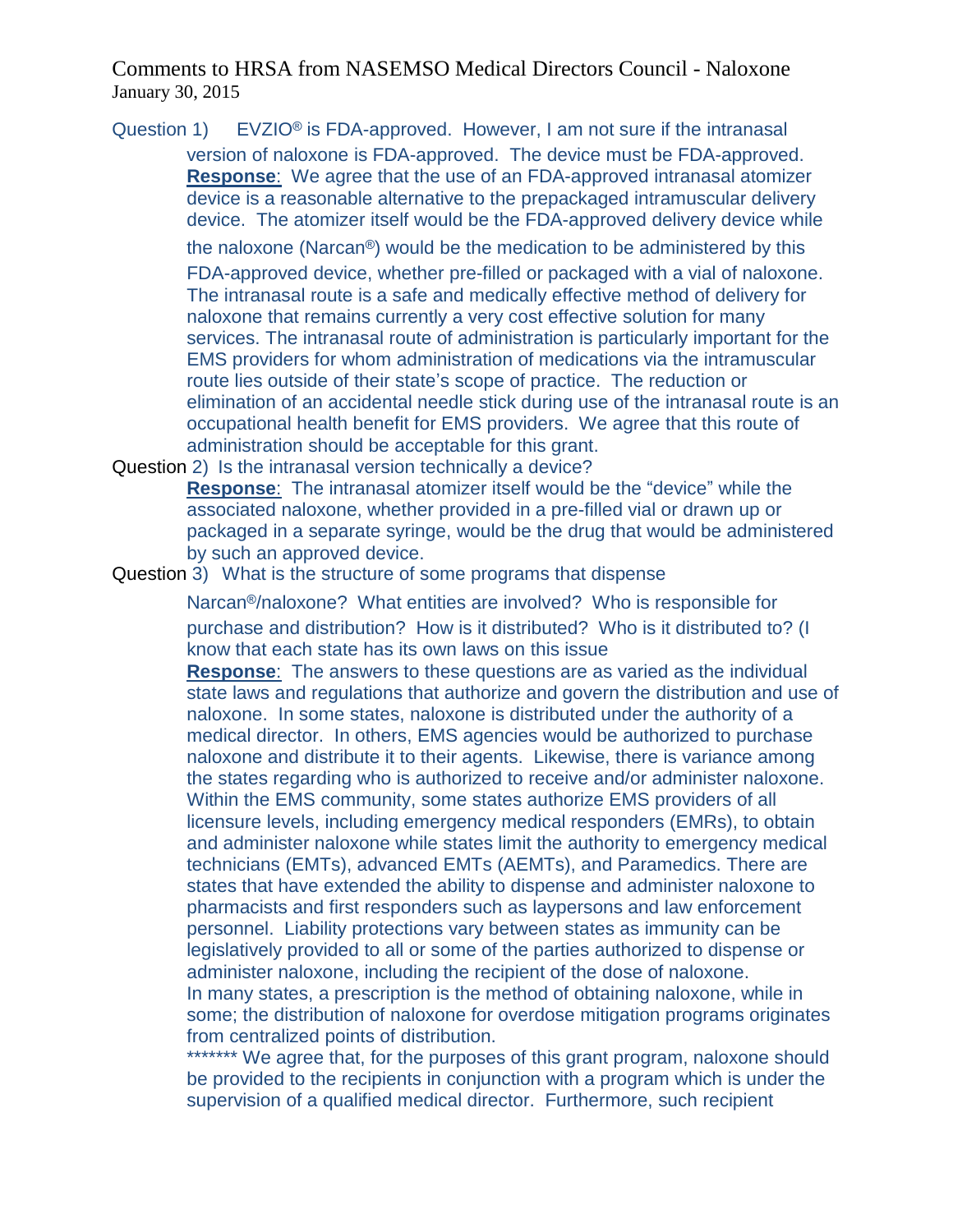programs should provide a standardized education program which is also approved by the medical director, preferentially a program which is modeled or conforms to educational tools similar to those described in the next sections. Ideally, standardized education programs should be paired with continuing education programs and quality assurance processes approved and supported by the medical director. We would be interested in participating in the compilation and production of naloxone education tools as a part of this grant program (See Separate Naloxone Education Proposal)\*\*\*\*\*\*

Question 4) Are there storage concerns? Does it need to be stored at a specific temperature? Are there issues with it being stored in a police vehicle (as an example)? Is there concern about it being stored in a publicly accessible area like an AED? (my thought on this is that there would be no oversight on who uses it and anyone could simply take the device out of the case ) **Response**: Storage of these medications is typically governed by the pharmacy recommendations regarding temperature extremes and guided by the naloxone manufacturer's recommendations. Security surrounding this medication is typically not a problem as the medication has extremely low abuse potential. As with all medications utilized by EMS, there are challenges with extreme temperatures, especially with vehicles that have less temperature controlling capabilities than ambulances. In an effort to mitigate these potential problems, some naloxone administration programs recommend keeping the naloxone on the individual person to maintain a more reasonably temperature controlled environment. These same programs avoid storage of naloxone in trunks of vehicles and locations susceptible to extreme temperatures. The positioning of naloxone with other public access devices, such as automated external defibrillators (AEDs), to increase the drug's accessibility to laypersons is state-specific in regulation or legislation. Although the abuse potential for the medication is low, the risks for theft of the more expensive naloxone administration devices may be equivalent to that of the AEDs. In the rural settings for which this grant is proposed, storage and availability of naloxone kits should take into consideration local (longer) EMS response times and potential delays in medical care for the time-sensitive nature of opiateinduced respiratory depression or arrest.

Question 5) What type of training should be required? (should it include training on the use the device, recognizing signs of opioid overdose, training on what to expect after administration of the drug)

**Response**: Naloxone should be administered by individuals who have first completed training in cardiopulmonary resuscitation (CPR) followed by the completion of a standardized training program for naloxone. The standardized training program for naloxone should include the recognition of signs and symptoms of an opiate overdose, the identification of the appropriate patient who will benefit from receiving naloxone, the signs and symptoms of opiate withdrawal, and the psychomotor skills required to administer the appropriate dose of naloxone to a patient. Naloxone administration can be associated with potential side effects due to opiate withdrawal (e.g., nausea, vomiting, aspiration, agitation), risks secondary to the half-life of naloxone (e.g. recurrent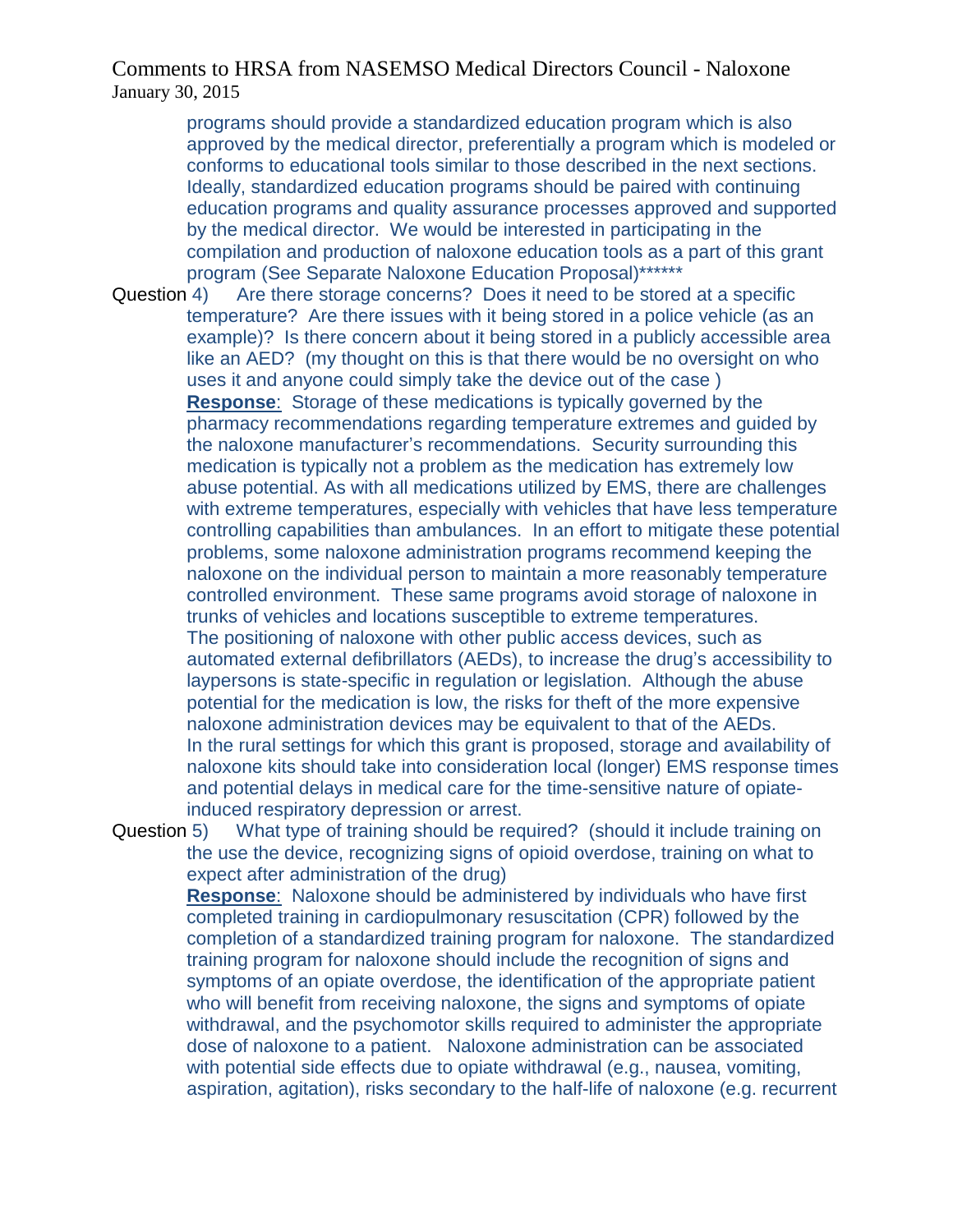decreased mental status and/or respiratory depression), and administrative challenges (e.g. refusal of other emergent medical care or refusal of transport). Failure to appropriately assess and address a need for airway management or chest compressions can lead to adverse patient outcomes. In collaboration with other appropriate stakeholders, e.g. the American Heart Association and the American Red Cross, we would be interested in creating a naloxone educational tool under this grant.

Question 6) What is the role of EMS in this type of program?

**Response**: The activation of the emergency response system should always be the first step prior to the administration of naloxone by laypersons and nonmedical personnel. As such, EMS retains the essential primary role in the initial definitive care of a person with a suspected or confirmed opioid overdose. In areas where laypersons or first responders may be the initial provider of care to person with an opioid overdose, activation of the emergency response systems and integration with the local EMS system is essential. Patients who appear to be suffering from an opioid overdose may, in fact, be suffering from other unrelated medical emergencies or have additional emergent medical needs. Early assessment by trained medical professionals remains an important link in the chain of survival.

Question 7) What is a reasonable funding amount for the grant?

**Response:** Funding for such a grant should also support medical oversight, associated educational tools and training, continuing education, and quality assurance measures to support and protect patient safety. **In the interest of maximizing patient safety and the utility of the available funding, we strongly recommend that the grant eligibility requirements for all applicants include formal engagement and coordination of the naloxone administration program with the state EMS office and prior successful completion of CPR training approved by the qualified medical director or state EMS office by the participants in the program.**